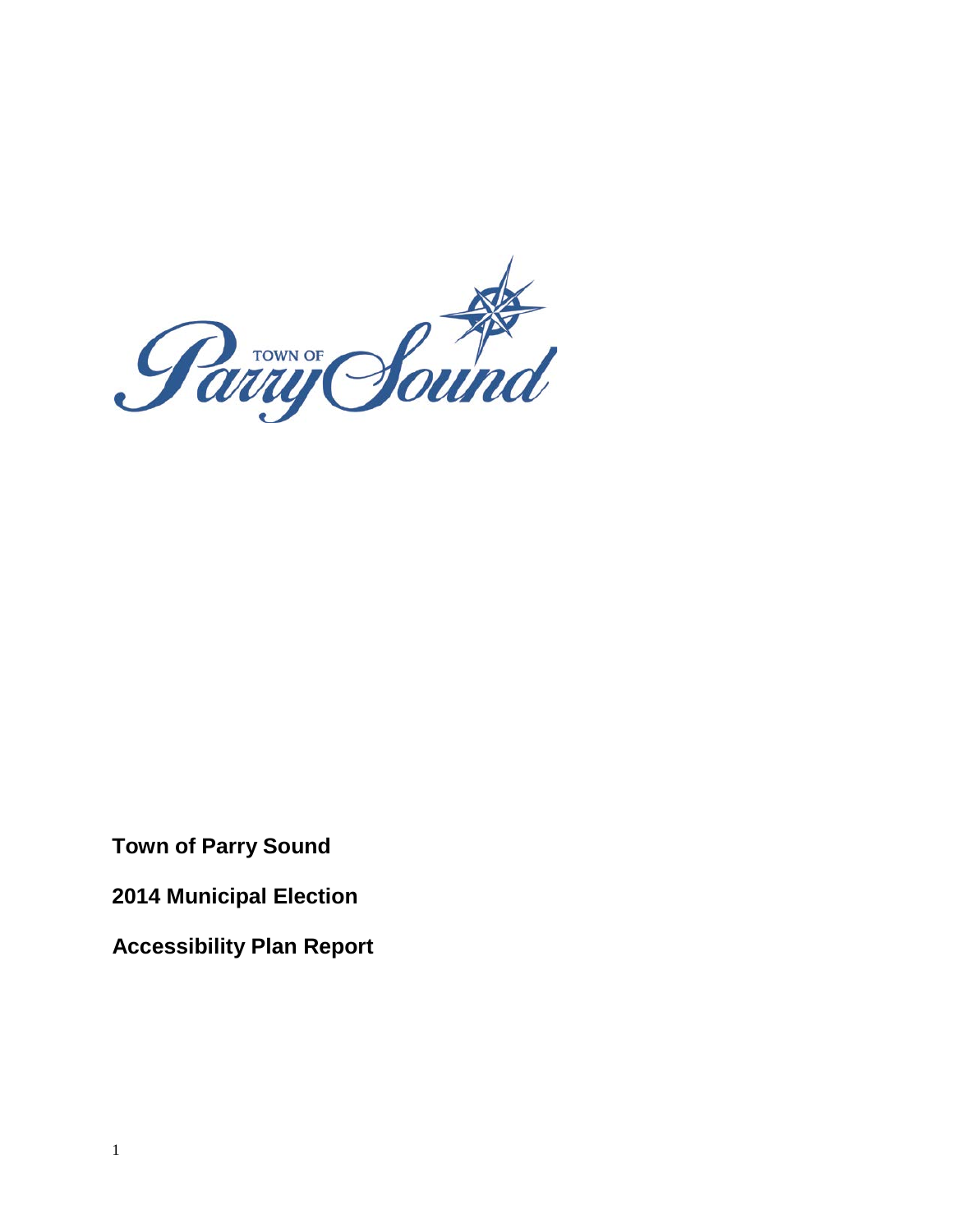## **1. Introduction**

 The plan, provided to Council on October 21, 2014 specifically addressed the accessibility requirements in relation to the 2014 Municipal Election in the Town of Parry Sound.

 On December 17, 2009, Bill 212 was enacted to amend various provisions within the *Municipal Elections Act*, *1996* (MEA)*.* These amendments came into force and effect on January 1, 2010. In relation to accessibility issues, a number of provisions are mandated for the 2014 Municipal Election. The Clerk responsible for an election must:

- Have regard for the needs of electors, candidates and election officials with disabilities
- Ensure that voting places are accessible to persons with disabilities
- Submit a report to Council about the identification, removal and prevention of election barriers that affect persons with disabilities

 effort to ensure that the 2014 Municipal Election is consistent with the core principles of  the *Accessibility for Ontarians with Disabilities Act, 2005*, the 2014 Municipal Election The Town of Parry Sound has made great efforts in promoting a barrier free community. This commitment has been echoed in the recent implementation of accessibility standards to improve the provision of customer service to people with disabilities. In an Accessibility planning document was developed in order to identify measures to be taken and reported to Council following the election.

# **2. Objectives**

The plan was intended to highlight measures that the Town will be implementing to ensure equal opportunity for all electors and candidates. These objectives include:

That persons with disabilities are able to independently cast their vote and verify their selection.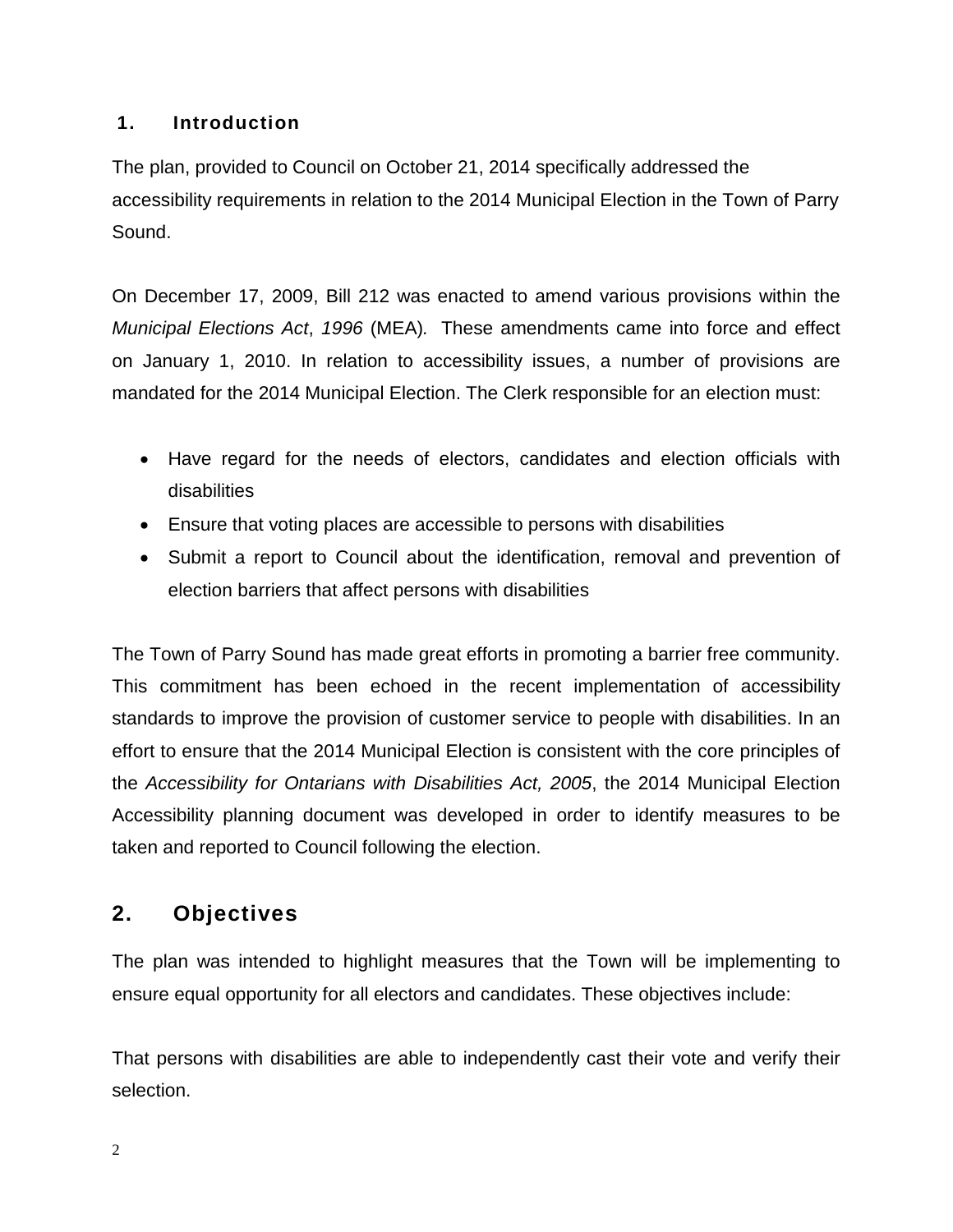That persons with disabilities have full and equal access to all information on where and when to vote and on eligible candidates.

 That persons with disabilities can fully participate in the Municipal Election as an elector, candidate, or election official.

 That efforts are made to ensure that electors with disabilities are aware of the accessibility measures available via channels such as the newspaper articles and ads, flyers to all households, the Town's Sound Opportunities Newsletter, contact and provision of media tools to community groups who assist persons with disabilities, as well as the Town's website.

# **3. Development of the Plan**

*The Plan is a "living" document which will be improved and updated as best practices are identified and new opportunities for improvement arise.* 

In order to develop the plan, several steps were taken in order to ensure that the statutory requirements were met and a feasible implementation plan was in place. During the development of the 2014 Municipal Election Accessibility Plan, the following steps were implemented:

 Review and analysis of documents, policies and other supporting materials from AMCTO, neighboring municipalities, the Ministry of Municipal Affairs and Housing and other various stakeholder groups.

Establishment of staff training standards and practices directly related to the Election to ensure that people with disabilities are able to vote in a positive customer service environment, and ensure that all Election Officials recognize that a voter's needs shall be accommodated.

Consultation and meetings with the 2014 Election Team to substantiate that the Plan would meet the needs of persons with disabilities.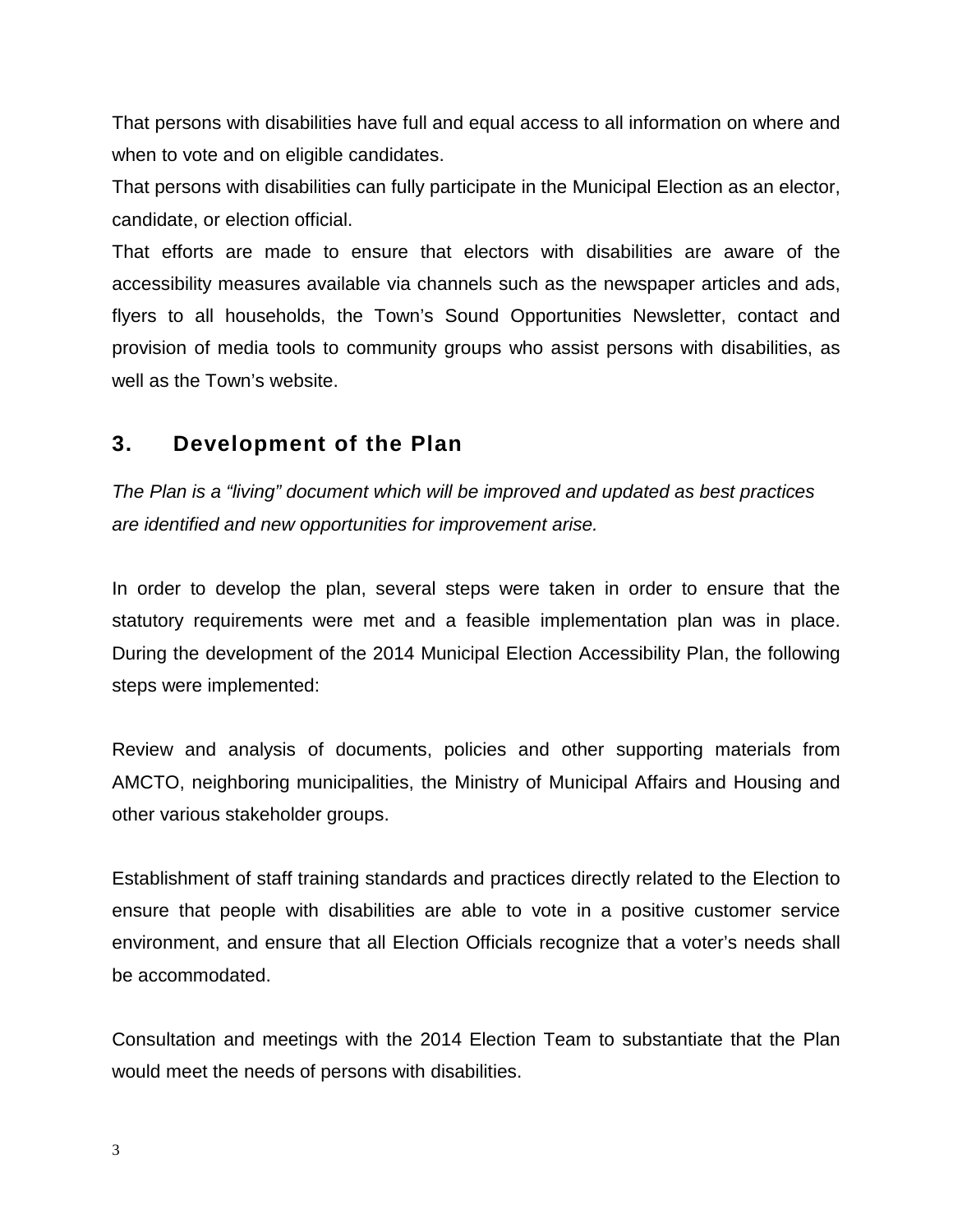## **4. Voting Methods**

The 2014 Town of Parry Sound Municipal Election worked with Intelivote Systems Inc. to provide eVoting services to eligible voters. This included the convenience and independence of voting from anywhere via telephone or internet October 14 – 27, 2014 Voting Period.

Everyday tools like computers, telephones and other aids presented accessible opportunities for persons with disabilities to accomplish more, while being consistent with the principles of independence, dignity, integration and equal opportunity.

The Intelivote Voting System provided voters with the capability to vote from the comfort of their own home. Voting from home facilitates the voting process for persons with disabilities who may have mobility restrictions, visual impairment, and/or have a difficult time with transportation. Additionally, persons who have assistive devices set up in their homes could now use them to assist with casting a ballot privately and independently.

By allowing persons with disabilities to vote from any location and from a selection of methods, there is an increase in the capability for the voter to vote without any assistance. This provides persons with disabilities the same independence and privacy in participating in the election as other voters.

## **4.1 Telephone Voting**

 Communications barriers can make it difficult for people to receive or convey information. Barriers may be identified as low volume, use of language that is not clear Eligible voters voted using a touch-tone telephone, and the telephone number and PIN number contained in their Voter Information Letter to access an audio ballot. or plain, and confusing or unorganized menu options.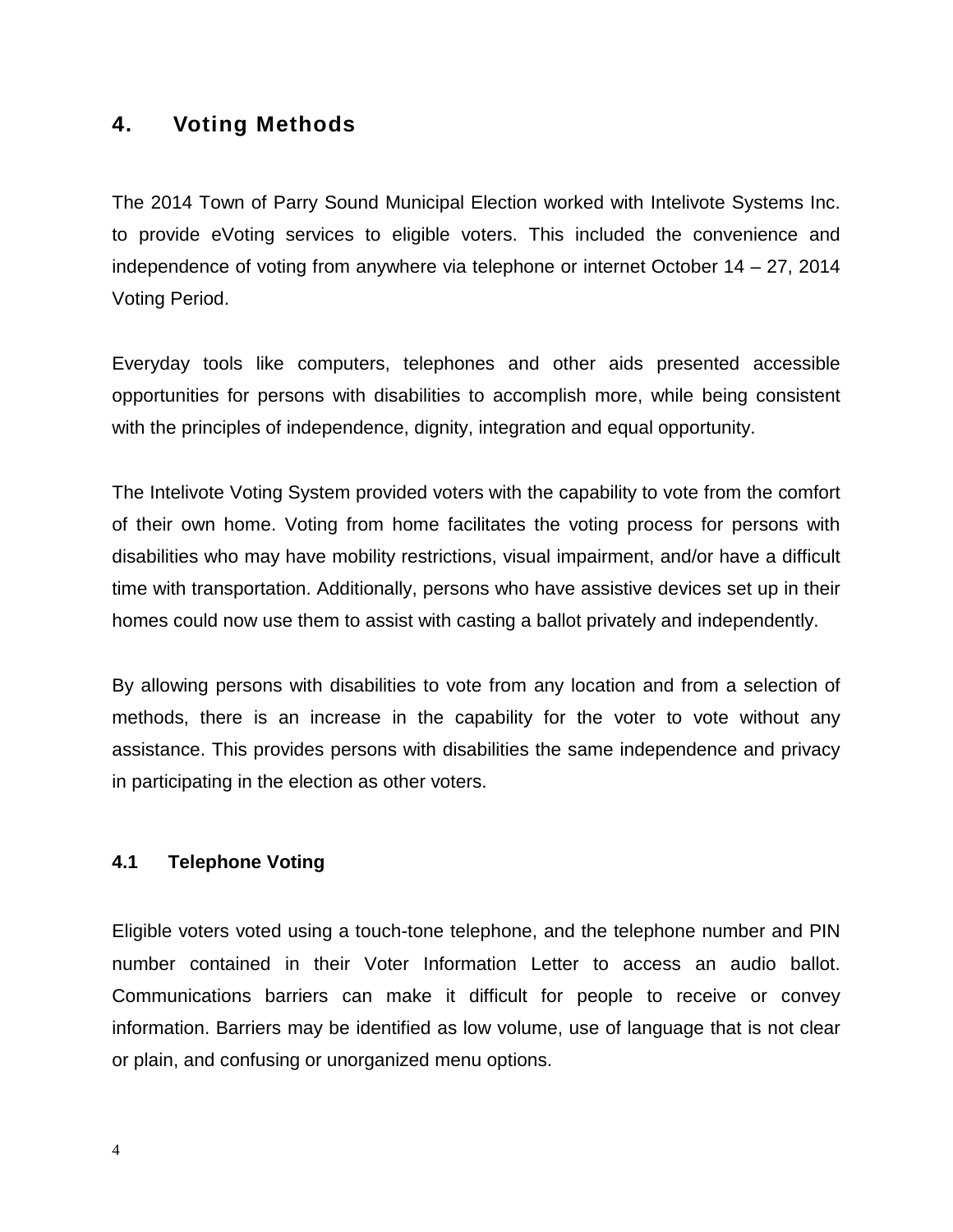The Intelivote telephone voting application provided the following:

Service on all types of touch tone phones and wireless devices Clear, plain language.

Menu options that were easy to follow, advising when to select options and provision of confirmation of the voter's selections.

 Standard volume is used to allow for adjustment dependent of the telephone or device being utilized.

 Voters were also able to use the TTY (Teletypewriter) service to access eVoting service integrated with the Intelivote Systems voting application by phone. TTY operators received training and are required by law to maintain confidentiality of the services. TTY users would have experienced full confidence when using the TTY information disclosed. No record-keeping of conversations were stored.

 Voters would also have access to a telephone Relay Service at (1-800-855-0511). Steps were:

- $1.$ Tell the operator your name, the name of the person you are calling, and the number you wish to reach.
- $2.$  talking directly to the person you are calling. For example, say : Hi, how are you The operator will make the call for you. You speak to the operator as if you were doing:" Do not say: "Tell him I said hello."
- $3<sub>1</sub>$ Remember to say "Go Ahead: when you finish speaking, so the person on the other end will know it is their turn to speak.
- 4. slowly so your message can be typed while you are speaking. There will be brief silences as the operator types to the TTY user and the user replies. If you normally speak very quickly, the operator may ask you to speak more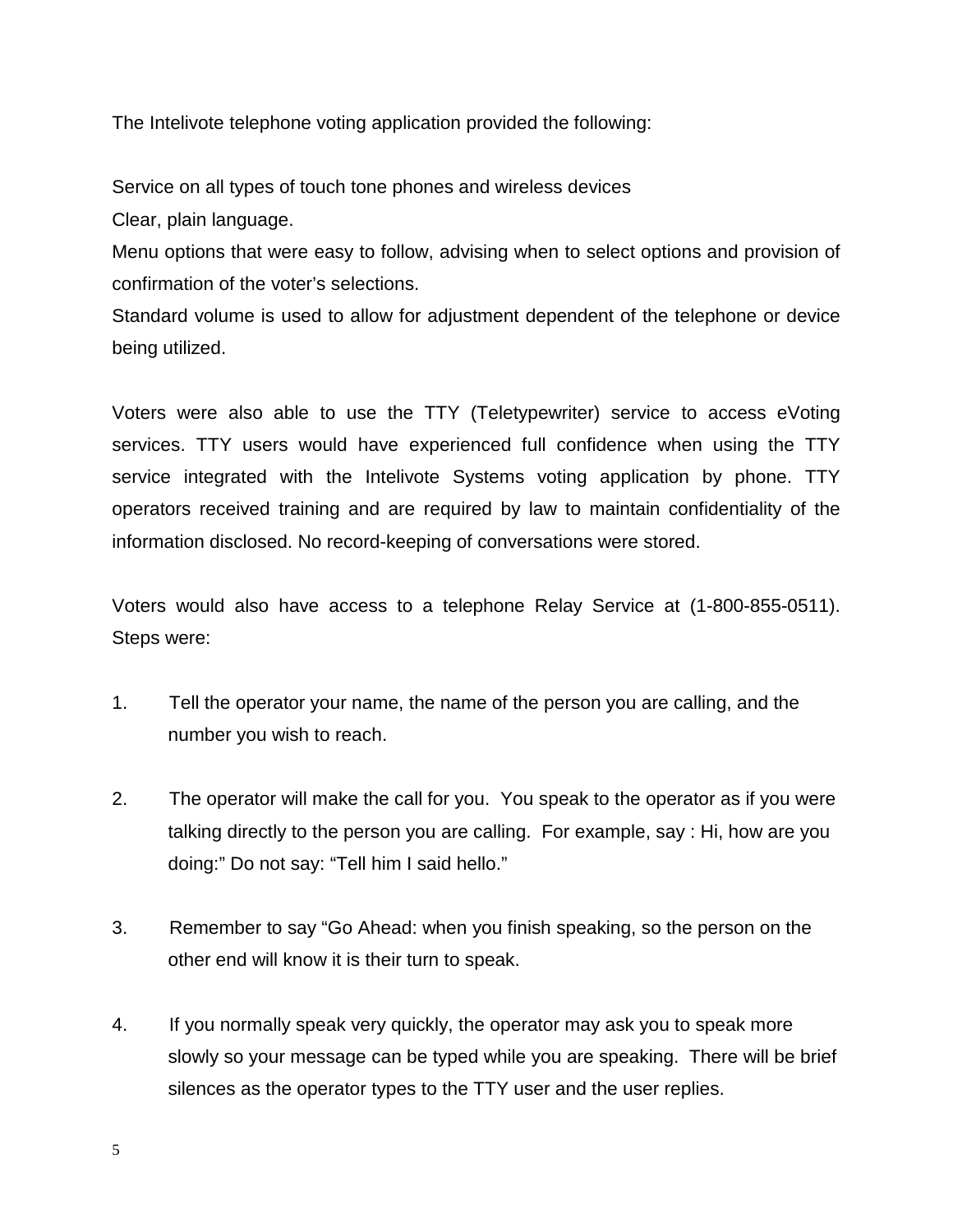#### **More information was available at [www.bell.ca/specialneeds/](http://www.bell.ca/specialneeds/)**

#### **4.2 Internet Voting**

Eligible voters were able to vote online, using a smart phone, tablet device or computer and any accompanying assistive devices or software, along with their PIN and qualifying information, to access the internet address provided in their Voter Instruction Letter.

The Intelivote System was created to meet the Web Content Accessibility Guidelines (WCAG-2 Level AA), so that persons with disabilities can perceive, understand, navigate and interact with the online voting system. It is compliant with the guidelines of the World Wide Web Consortium website principles, which include organization, functionality and readability of information provided, as well as alternative ways of representing information, such as with audio.

Intelivote has taken measures and has been proactive in accommodating persons with disabilities facilitating their comfort with the availability of eVoting services. Additionally, the Intelivote system has full compliance with the Accessibility for Ontarians with Disabilities Act, 2005.

 In performing regular internal auditing against WCAG-2 and Section 508 standards Intelivote ensures the application is addressing the needs of disabled participants at all times. The Voter Module is coded with XHTML transitional document type and conforms to all W3C web standards. The Module also supports and is compatible with other accessible technologies such as screen reader software.

#### **4.3 Kiosk Voting**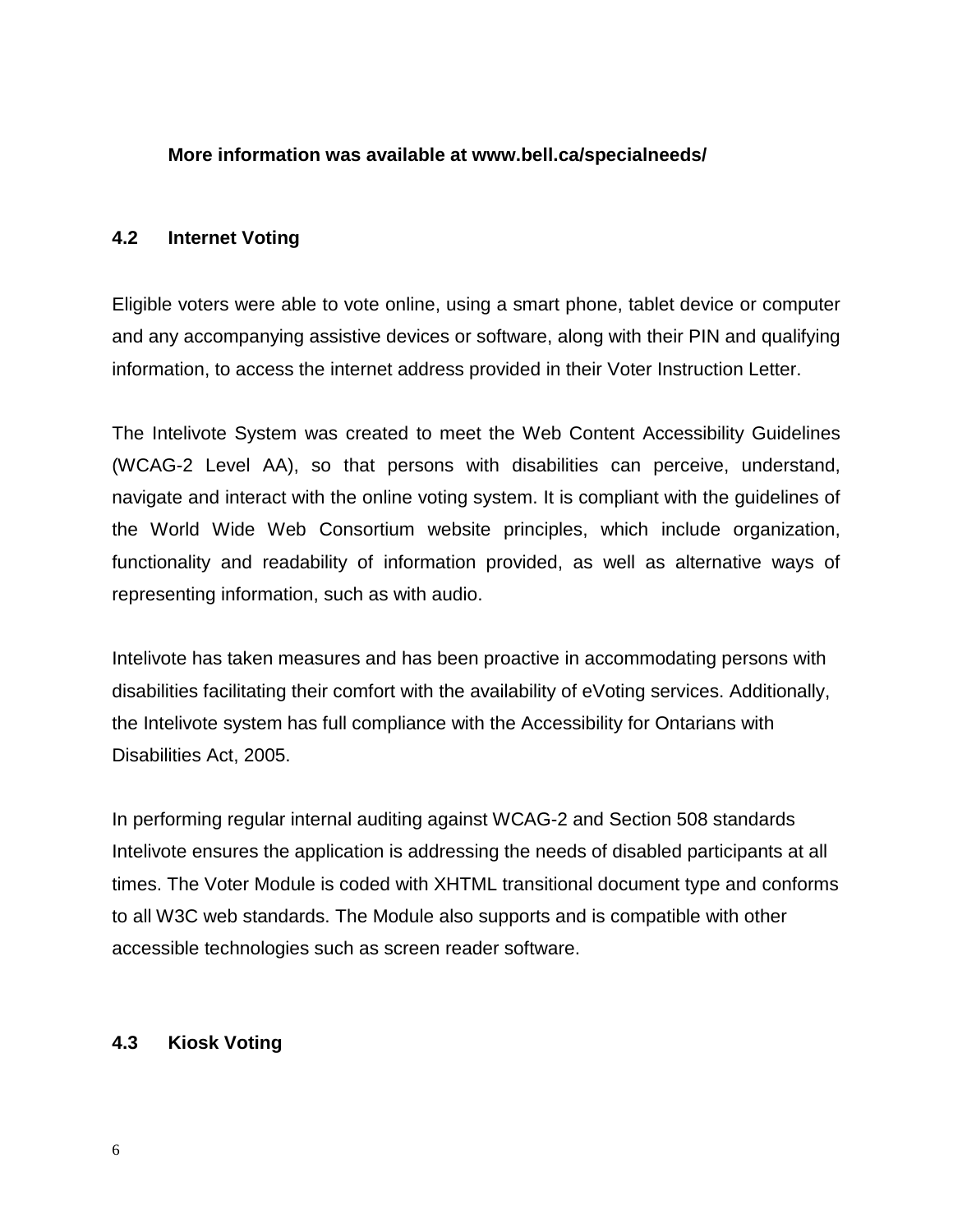where those who did not have access to the internet were able to cast their vote. On use by the public. Both sites continue to be wheelchair accessible. Georgian Bay wished to vote by internet but had no access to a computer. The Town of Parry Sound provided 2 Kiosks in the municipal office, instead of one, voting day, October  $27<sup>th</sup>$ , there were 4 Kiosks available for internet voters instead of the 2 originally planned. The Public Library had a number of computers available for the Software kindly offered the use of their training area and computers for those who

 The Municipal Office had magnifiers available. The office main entrance area was free should a person with a disability choose to use the Kiosk Voting area. The parking lot continues to have reserved parking for people with a disability and is paved for easy of all unnecessary items, boxes etc. to ensure that a wheelchair had complete mobility wheel chair negotiability.

# **5. Voting Assistance**

## **5.1 Support Person/Friend of the Voter**

 secrecy/confidentiality by an Election Official prior to providing any such assistance. Pursuant to the Town of Parry Sound Customer Service Policy, Section "Support Person", people with disabilities were permitted to be assisted by a support person. If a person with a disability utilizes the Voter Kiosk at the Municipal office to cast their vote, a designated support person and/or 'Friend of the Voter' will be administered an oath of

## **5.2 Service Animals**

 "Service Animals", individuals that required service animals would be permitted to be accompanied by a service animal at any of the Kiosks at the municipal office. None attended our office. Pursuant to the Town of Parry Sound Accessible Customer Service Policy, Section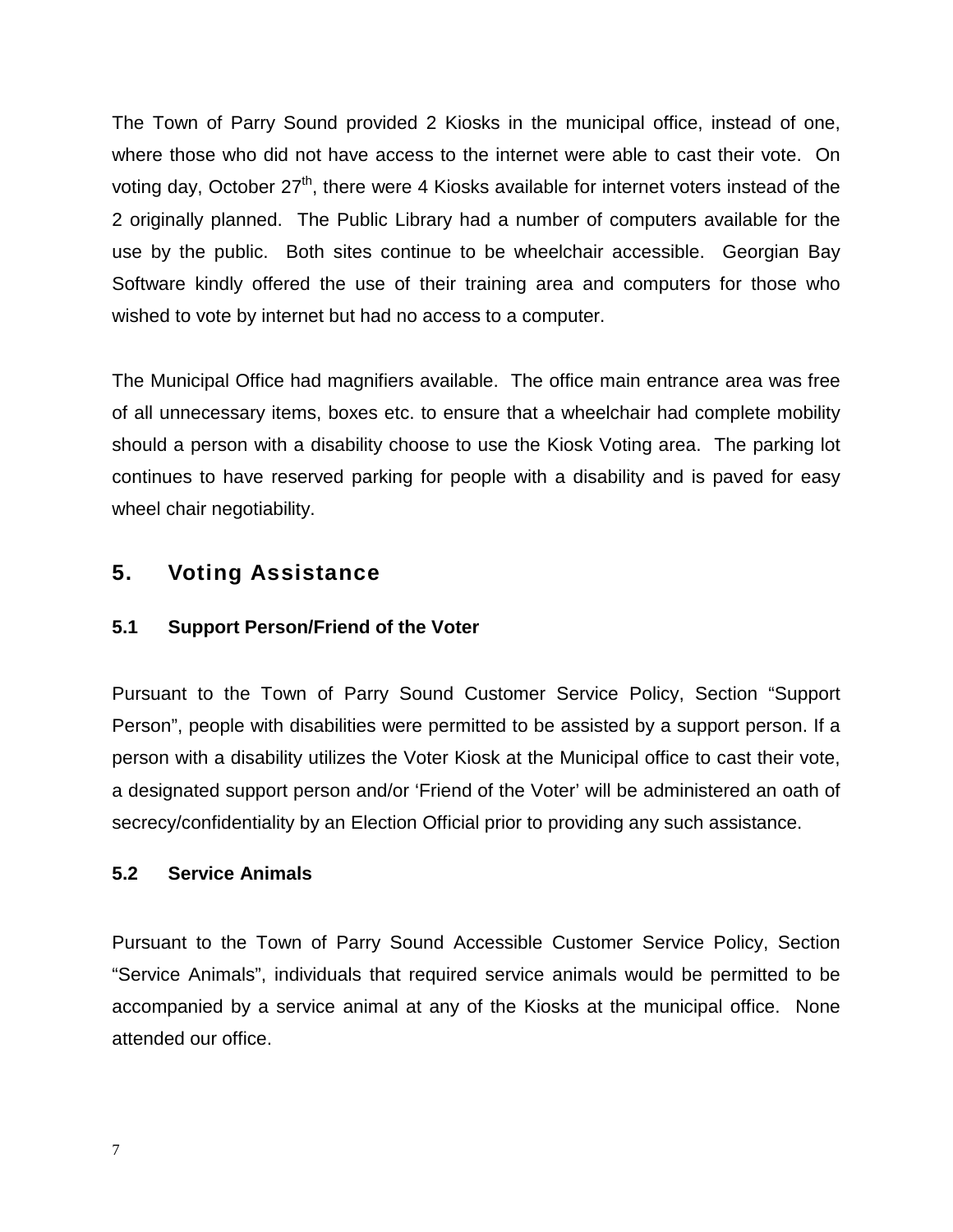#### **5.3 Election Officials**

 and upon request, Election Officials were available to assist any voter who required prior to voting day. There were numerous cases of Election Officials assisting voters at the Kiosks. Voters with a disability utilized the Voter Kiosks at the Municipal office to cast their vote assistance in casting their online ballot. All individuals working in the capacity of an Election Official are formally appointed as such and administered an oath of secrecy

#### **5.4 Care Facilities/Services**

 enumeration services to those in residence who have a disability preventing them from attending the municipal office if they are not on the voters list. No one requested on-site the voter to assist those who wished to vote. A number of care facilities and services for people with disabilities are located in the Town of Parry Sound--Belvedere Heights Home for the Aged, Lakeland Long Term Care, West Parry Sound Health Centre, The Friends, Community Living, Serenity Seniors Residence, District of Social Services Administration Board (which looks after the apartment buildings of Georgian Sunset Court, 22A Belvedere Avenue and Church Street) and Beaucrest apartments as well as the Regional Disability Advisory Committee and RISE. In order to facilitate the voting process, all of these groups were provided literature and posters for distribution amongst their residents and clients in February, April and July of 2014. Town electoral staff offered to provide 1 day on-site enumeration services however some facilities provided a support person or a friend of

## **6. Communications**

The 2014 Municipal Election Accessibility Plan was available on the Town of Parry Sound Website in accessible document format. It was noted that Alternative formats could be made available upon request.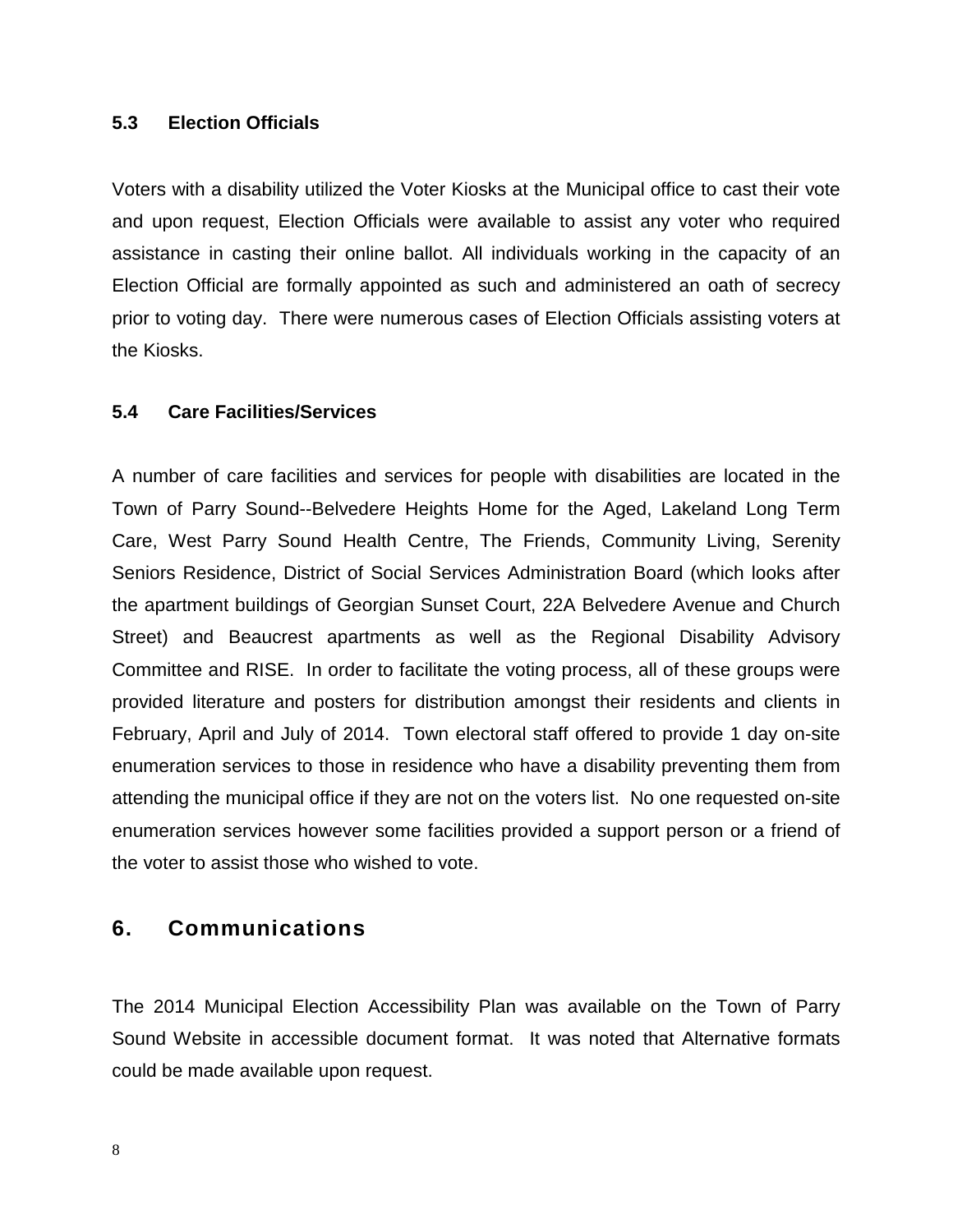#### **6.1 Election Materials**

The Town was required, as per the Accessible Customer Service Standard, to provide a copy of a document to a person with a disability, or the information contained in the document, in a format that takes into account the person's disability upon request. No requests were made.

### **Alternate Formats**

Alternate formats are other ways of publishing information besides regular print. Some of these formats can be used by everyone while others are designed to address the specific needs of a user.

If requested the Town was prepared to come to an agreement with the person with a disability to determine format to be used for the document or information.

 party, the Town would have made every effort to obtain the information from the third In the event the information was not generated by the Town or is supplied by a third party in an alternate format and/or would have attempted ill attempt to assist the Elector by providing assistive equipment.

#### **General Election Materials**

 minimum 12 point, and was available in a font (print) size that is 16 to 20 points or larger **Large Print –** Printed material generated by the Town was provided in a Ariel font, upon request.

**Website –** Information generated by the Town on the website in relation to the election was be compliant with WCAG 2.0 Level A, and allow for assistive software to be utilized. In addition, website font had the ability to be adjusted within the browser's functionality to aid the user in reading the information.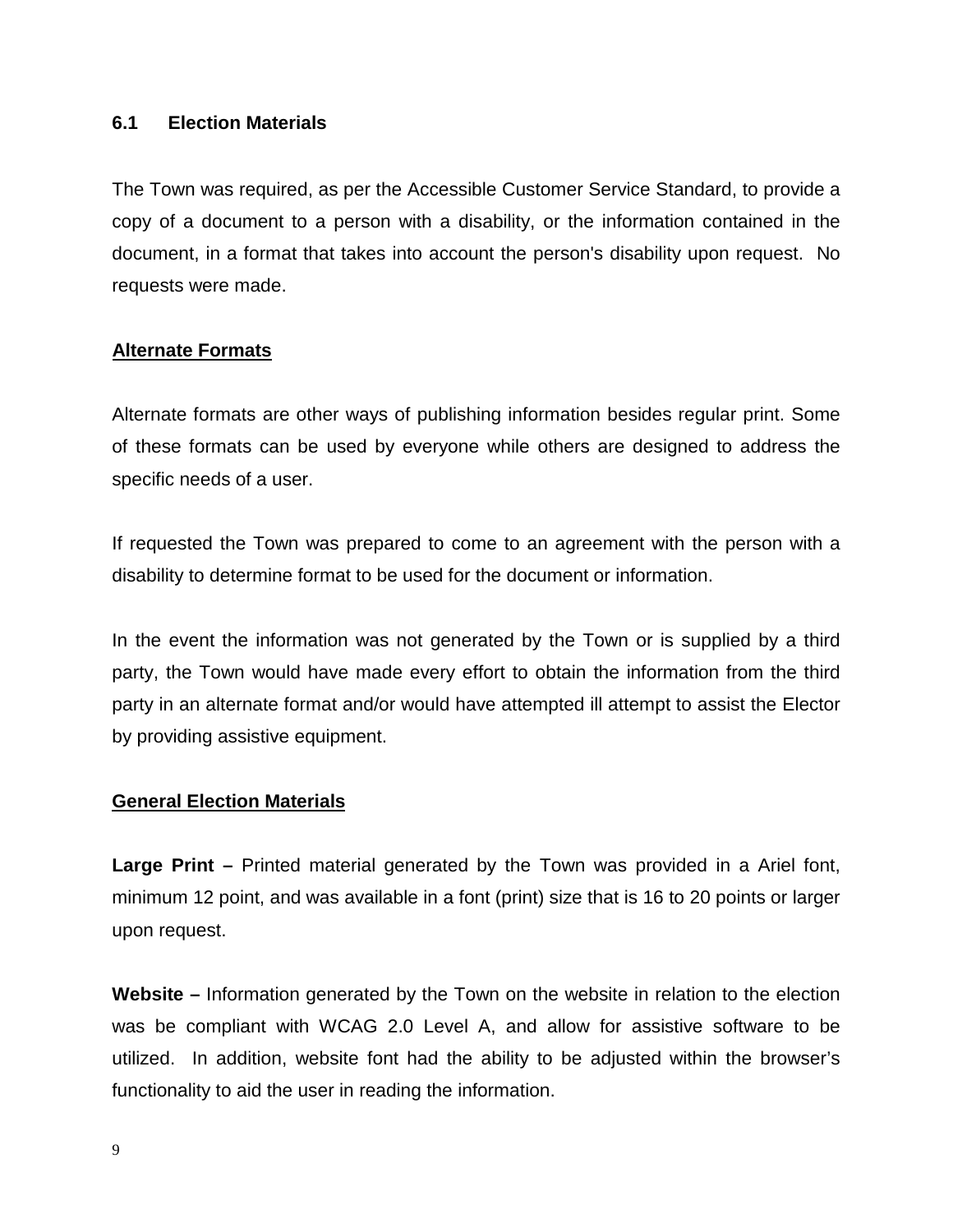#### **6.2 Service Disruptions**

 possible and that alternative services would have been provided where feasible. There From time to time and/or for unforeseen circumstances beyond the Town's control, temporary service disruptions may be experienced. If there had been a temporary accessible service disruption, Election Officials were prepared to commit to making reasonable efforts to ensure that services would have been reinstated as quickly as was one service interruption during the day during the advance voting period but Intelivote had it back up and running within 30 minutes.

If the service disruption had gone on longer then the Town would have provided reasonable notice in the event of a planned or unexpected disruption in the facilities or services usually used by persons with disabilities.

 the Town website. This notice would have included information about the reason for the if available. Notice of these temporary disruptions would have been provided in a conspicuous place and manner at the respective locations and information would have also been posted on disruption, its anticipated duration, and a description of alternative facilities or services,

 would have been posted in real time: In the event of disruptions to service or unforeseen circumstances that affect the accessibility of voting during the advance vote or on Election Day, *notices of disruption* 

- on the Town's website and election website
- at the site of the disruption
- where applicable, a media advisory would have been issued

As it was the disruption was short and services were back up and running within 30 minutes.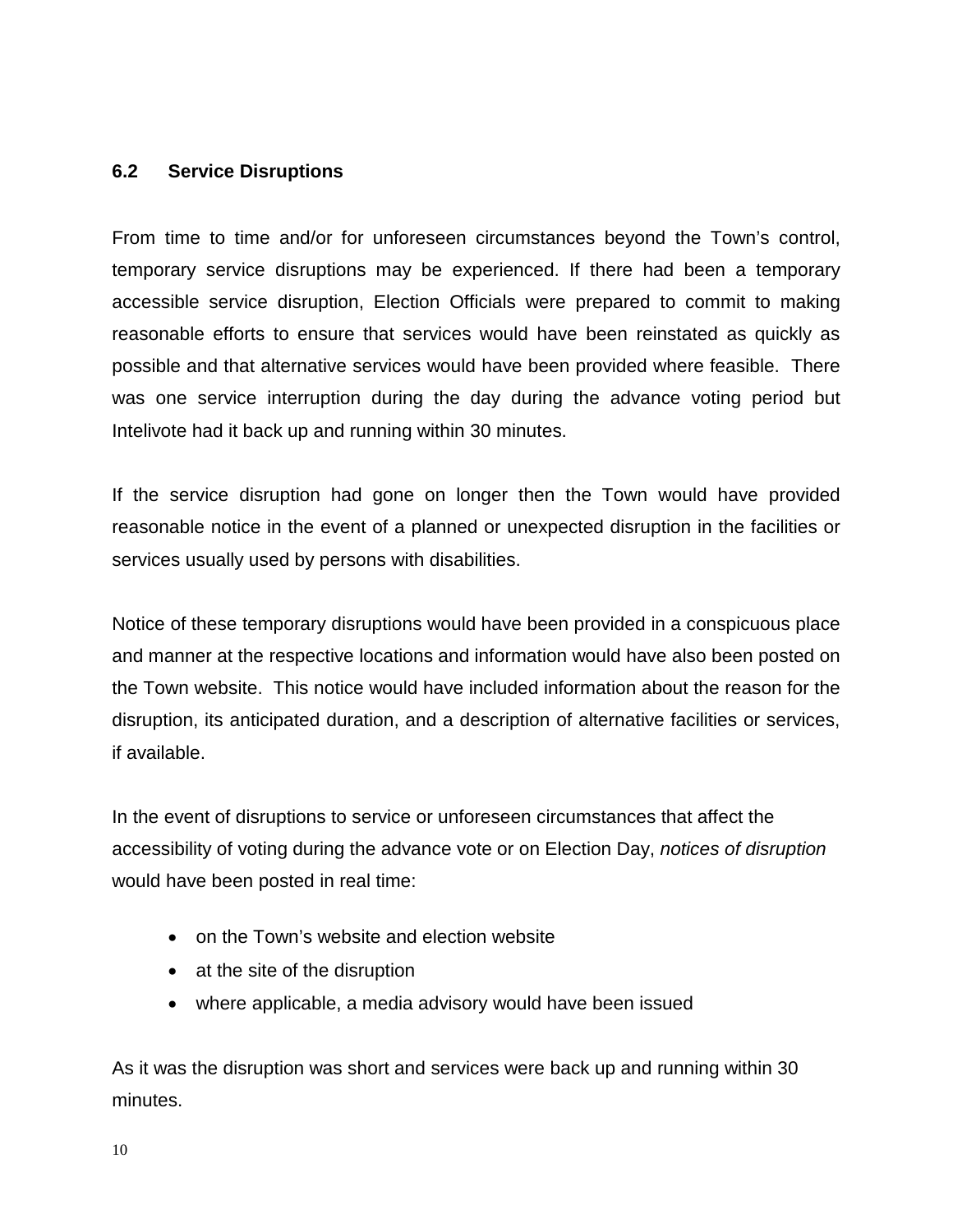# **7. Application**

 Ontario Human Rights Code and health and safety practices. All election officials received internal training to exercise their duties, including content relative to Accessibility for Ontarians with Disabilities Act accessibility standards, the

Candidates also had to have regard to the needs of electors with disabilities. The Accessibility Directorate of Ontario released several quick reference documents to assist candidates with accessible elections considerations:

- [Guide to Accessible Campaign Information and Communication](http://www.mcss.gov.on.ca/documents/en/mcss/publications/accessibility/Quickreferenceguidetoaccessiblecampaigninformation.pdf) • [Count Us In: Removing Barriers to Political Participation -](http://www.mcss.gov.on.ca/documents/en/mcss/publications/accessibility/Quickreferenceguidetoaccessiblecampaigninformation.pdf) Quick Reference
- [Count Us In: Removing Barriers to Political Participation -](http://www.mcss.gov.on.ca/en/mcss/programs/accessibility/understanding_accessibility/documents/ACCESSIBLEOFFICES.pdf) Quick Reference [Guide to Accessible Constituency, Riding Association, Central Party and](http://www.mcss.gov.on.ca/en/mcss/programs/accessibility/understanding_accessibility/documents/ACCESSIBLEOFFICES.pdf)  [Campaign Offices](http://www.mcss.gov.on.ca/en/mcss/programs/accessibility/understanding_accessibility/documents/ACCESSIBLEOFFICES.pdf)
- [Count Us In: Removing Barriers to Political Participation -](http://www.mcss.gov.on.ca/en/mcss/programs/accessibility/understanding_accessibility/documents/Quickreferenceguidetoaccessibleallcandidatesmeetin.pdf) Quick Reference [Guide to Accessible All Candidates Meetings](http://www.mcss.gov.on.ca/en/mcss/programs/accessibility/understanding_accessibility/documents/Quickreferenceguidetoaccessibleallcandidatesmeetin.pdf)

# **8. Election Feedback**

 accessible customer service. This feedback can be submitted through regular mail, available to all staff, at all service counters and via the Town's website. Feedback about Pursuant to Section 4.6 of the Town of Parry Sound Accessible Customer Service Policy any individual has the opportunity to submit feedback regarding the provision of email, telephone, facsimile, or by using the Town's Customer Feedback Form, which is the manner in which election services were provided would have been addressed using the same method.